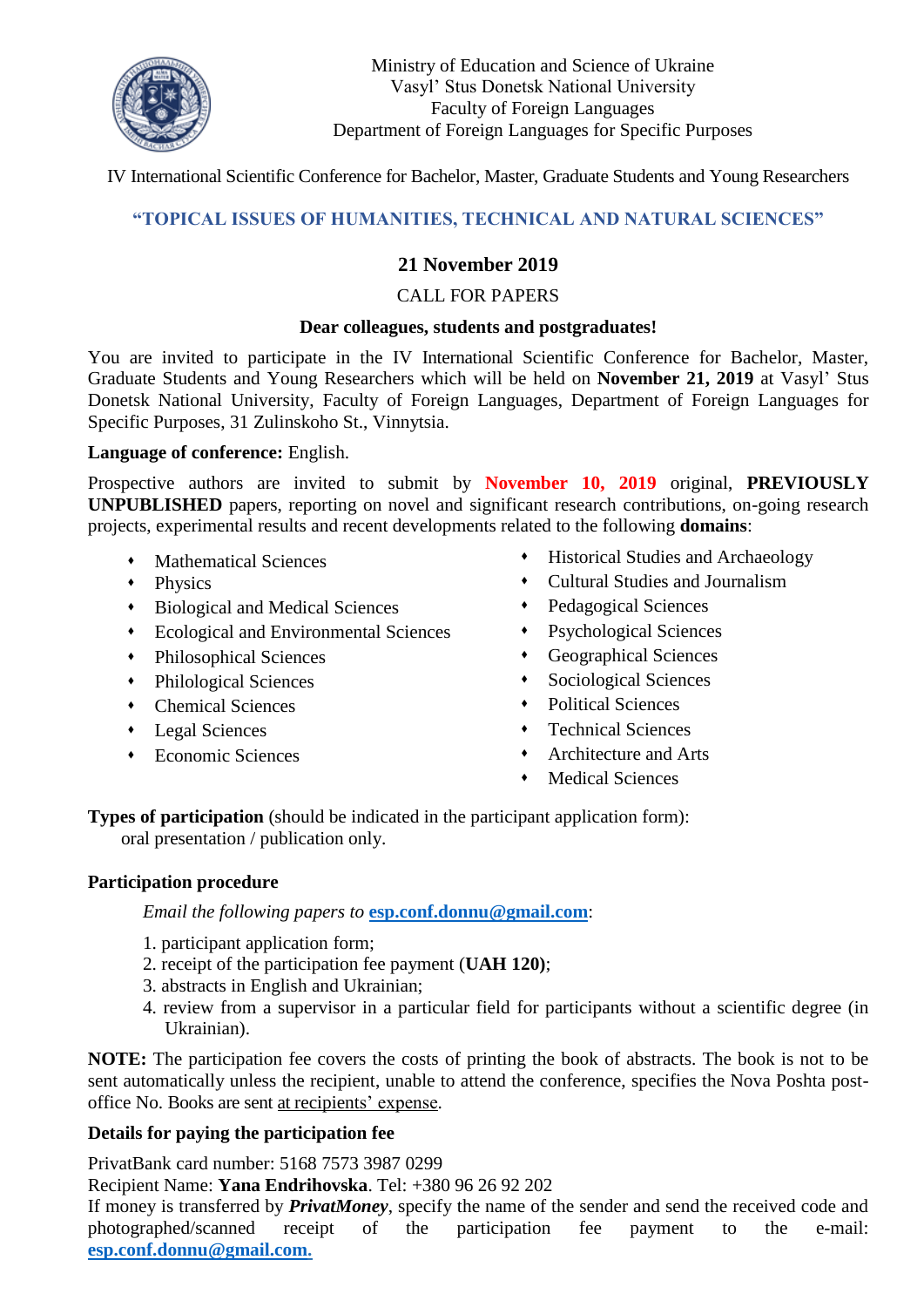### **REQUIREMENTS FOR ABSTRACTS**

- Abstracts are submitted by email. The length of the abstracts should be no more than 3 pages, A4 size; font - Times New Roman14 pt, line spacing - single, all margins - 20 mm, indent - 10 mm.
- References to printed sources in the text are presented as given in the example: [3: 54] (where "3" means the number of the source in the list of references, "54" corresponds to the page cited), to electronic sources [1]. Automatic pagination and hyphens are not allowed. The figures, tables and charts should be placed directly after the text, which they refer to, or on the next page. Formulas should be made using the *Microsoft Word formula editor.*
- On the right author's name and surname in *bold italics*; name of the university, city, surname and initials, degree, personal data of the research supervisor in a particular field *in italics*. In one interval – the title of the abstracts (centred, bold); in the interval after the title – the text of abstracts, the references are posted below.
- Write the author's name in English in the name of the file with the abstracts: Petrova abstracts.doc, and a file with the participation form: Petrova participant form.doc.
- Sources in Ukrainian (or Russian) are written in the original language and are to be transliterated (see transliteration standards at [http://zakon2.rada.gov.ua/laws/show/55-2010-%D0%BF\)](http://zakon2.rada.gov.ua/laws/show/55-2010-%D0%BF). The title of the work is also to be translated into English and given in square brackets (see Example below).

### **EXAMPLE**

|                                               | Yuliia Demianova                                               |
|-----------------------------------------------|----------------------------------------------------------------|
|                                               | Vasyl' Stus Donetsk National University                        |
|                                               | Vinnytsia                                                      |
|                                               | Research Supervisor: I.I. Ivanova, PhD in Economics, Ass.Prof. |
|                                               | Language Advisor: N. Yu. Ishchuk, PhD in Pedagogy, Ass.Prof.   |
| <b>TRENDS IN REMOTE EMPLOYMENT IN UKRAINE</b> |                                                                |
|                                               |                                                                |
|                                               |                                                                |
|                                               |                                                                |
|                                               |                                                                |
| Conclusion.                                   |                                                                |
|                                               |                                                                |

#### **References**

1. Петюх В. М. Управління персоналом / В. М. Петюх. Київ: КНЕУ, 2000. 124 с.

Petiukh V. M. Upravlinnia personalom [Personnel management] / V. M. Petiukh. Kyiv: KNEU, 2000. 124 s. [in Ukrainian].

2. Дистанційна зайнятість [Електронний ресурс]. Режим доступу: [http://hi-tech.ua/distantsionnaya](http://hi-tech.ua/distantsionnaya-rabota-v-ukraine-statistika-i-prognozyi-ot-gfk-i-bitrix-24/)[rabota-v-ukraine-statistika-i-prognozyi-ot-gfk-i-bitrix-24/](http://hi-tech.ua/distantsionnaya-rabota-v-ukraine-statistika-i-prognozyi-ot-gfk-i-bitrix-24/)

Dystantsiina zainyatist [Remote employment]. Retrieved from: [http://hi-tech.ua/distantsionnaya-rabota-v](http://hi-tech.ua/distantsionnaya-rabota-v-ukraine-statistika-i-prognozyi-ot-gfk-i-bitrix-24/)[ukraine-statistika-i-prognozyi-ot-gfk-i-bitrix-24/](http://hi-tech.ua/distantsionnaya-rabota-v-ukraine-statistika-i-prognozyi-ot-gfk-i-bitrix-24/)

3. Муравьева А. А. Труд, основанный на знаниях: высшая школа и производство (опыт стран ЕС) / А. А. Муравьева // Труд за рубежом. 2007. №1.С. 37–58.

Muravieva A. A. Trud, osnovannyi na znaniiakh: vysshaya shkola i proizvodstvo (opyt stran ES) [Work based on knowledge: higher school and production (EU experience)] // Trud za rubezhom. 2007. № 1. S. 37–58 [in Russian].